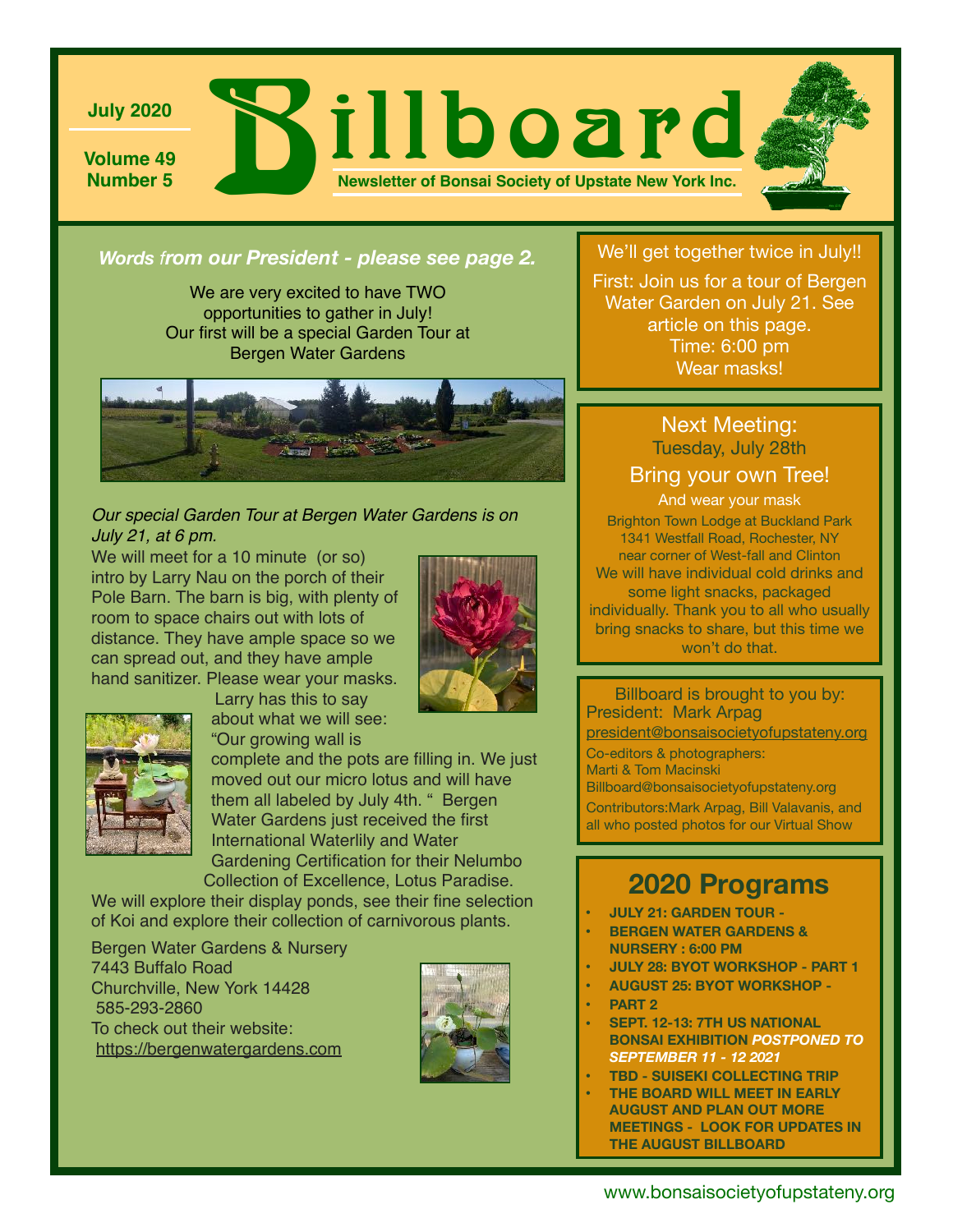**From our president***: Greetings friends, I hope you and your Bonsai are enjoying these beautiful summer days! The current Corona virus situation seems to be slowly improving with NYS entering phase 4. We are scheduled for a field trip to Bergen Water Gardens on July 21, and the Buckland Lodge has finally opened for our July Bring Your Own Tree Workshop on July 28.* 

*Bill has an Introduction to Bonsai class in session, and is also hosting a few open workshops. I ventured to the Hudson Valley this past weekend where the Mighty Mohawk Hudson Bonsai Society held an all day workshop on Saturday, with a demo on Sunday. All care was taken to socially distance, all wore masks and it all worked out well. I felt much more comfortable than when I have to go to Wegmans. There is some sad news. Despite the super human effort by our spiritual leader Bill Valavanis, the travel restrictions on visitors from out of state proved to be too much to overcome, and the 7th US National Bonsai Exhibition is now postposed until next September. Bill is already working on an Open House for September, with more details to follow.* 

*Information will be coming from Ron Maggio and Les Allen about a Tanseki this summer. I am looking forward to seeing those that do attend our July events, and will miss those that are not comfortable with attending just yet. Stay safe, stay healthy, stay happy!!! Mark* 



Satsuki Azalea

## **Virtual Bonsai Show**

Newsletter here. No names (in keeping with our Some of our members pulled together a Virtual Bonsai Show, in part to make up for not having the May Monroe Community Hospital show, where this year we were making a focused effort to include ALL members of the club, regardless of experience. We're including the photos that weren't in the May practice at the show), but only identifying the species, and where noted, the size. Please note that you can also see these on our Facebook page, mostly posted as comments to the May 9 post about the Virtual Show. We hope you are enjoying the opportunity to post pictures of your trees, as well as seeing the photos

from your fellow club members.

Syzygium Paniculatum



Russian Olive



Larix Kaempferi



Dwarf Jade



Hawaiian Umbrella Tree **Schefflera** 



**Japanese flowering quince 7**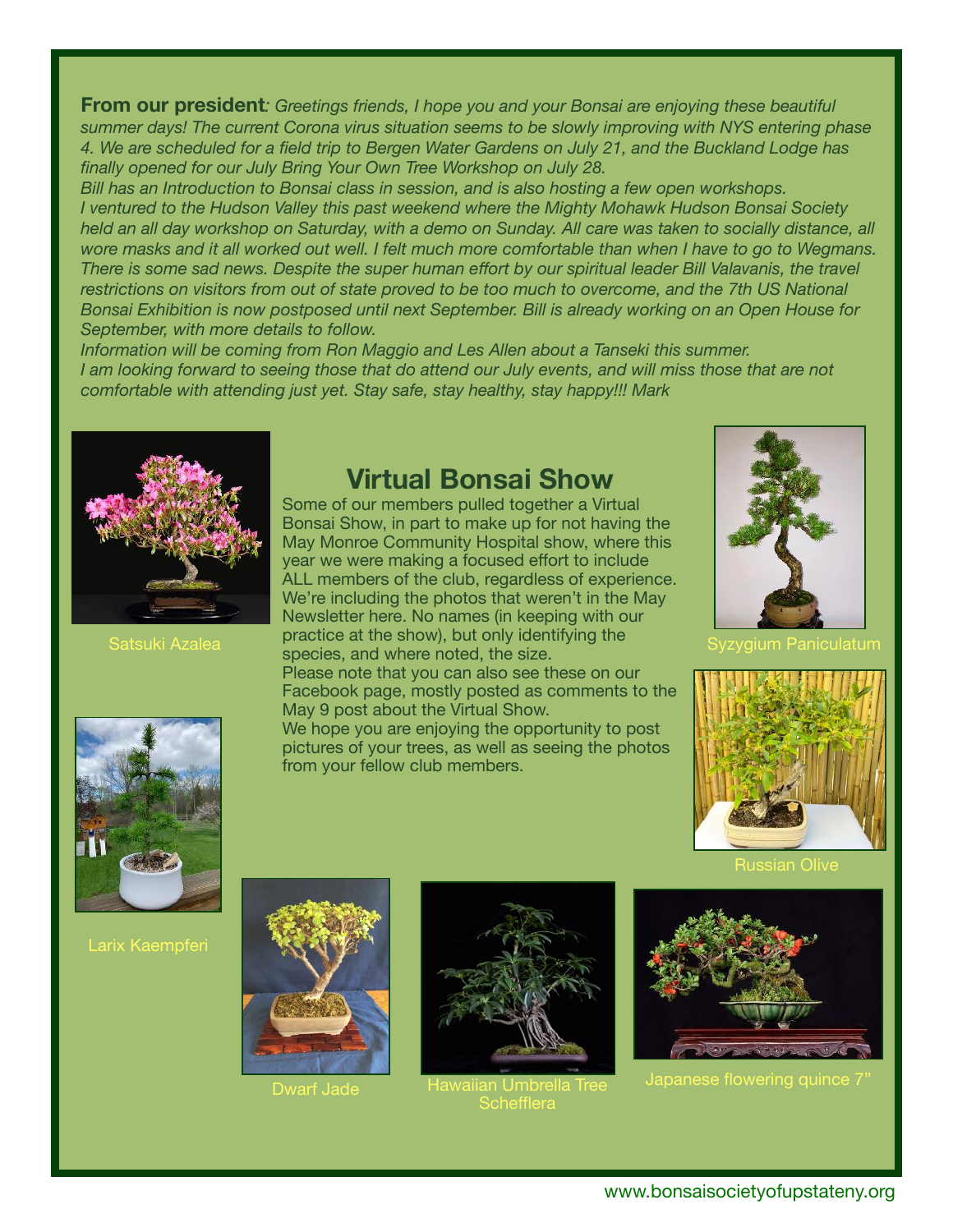





Seiju Ulmus parvifolia



Japanese Black Pine **Korean Hornbeam** 



**Ficus** 



Corylopsis puaciflora Azalea Azalea



Variegated Ficus and Ficus Benji





Eastern White Cedar







Triple trunk Larch

To see all entries for the Virtual Bonsai Show, go to our Facebook page, [https://www.fcebook.com/](https://www.fcebook.com/bonsaisocietyofupstatenewyork) [bonsaisocietyofupstatenewyork](https://www.fcebook.com/bonsaisocietyofupstatenewyork), click on the May 9 post inviting submissions, and then the photos are each a separate comment.